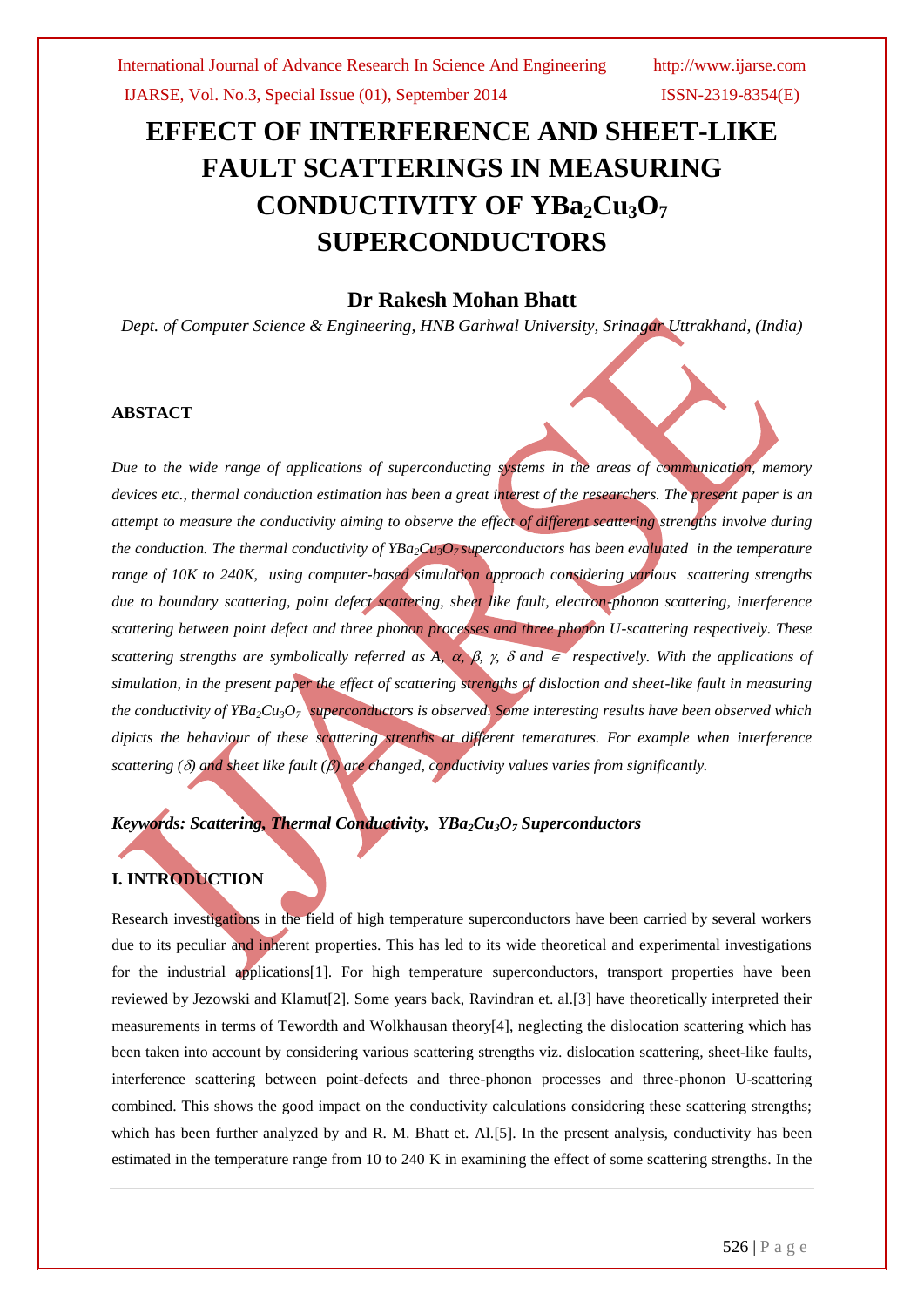#### International Journal of Advance Research In Science And Engineering http://www.ijarse.com

#### IJARSE, Vol. No.3, Special Issue (01), September 2014 ISSN-2319-8354(E)

 $(2)$ 

following sections, analysis, behavior modeling, results, and discussion have been described. Lastly, a conclusion has been drawn.

#### **II. ANALYSIS**

For the estimation of the scattering strengths, the thermal conductivity model of Callaway's[6] is given by [2,4,7] has been taken as follows :

$$
K = A t3 \int x4 ex / [(ex - 1)2 . F (t, x)] dx
$$
 (1)

Where  $F(t,x)$  is -

 $F(t,x) = [1 + \alpha x^4 t^4 + \beta x^2 t^2 + \gamma t x g(x,y) + \delta x^3 t^4 + \epsilon x^2 t^5]$ 

Parameters A,  $\alpha$ ,  $\beta$ ,  $\gamma$ ,  $\delta$  and  $\epsilon$  used in the above equations are referred as the scattering strengths due to boundary scattering, point defect scattering, sheet like fault, electron-phonon scattering, interference scattering between point defect and three phonon processes and three phonon U-scattering respectively.  $x (= \frac{\hbar}{KT})$  is the reduced energy,  $T$  ( =  $T/T_c$ ) is the reduced temperature and  $g(x,y)$  is the BRT function, defined by Bardeen et.al.[8].

In the present analysis, some interesting results have been observed which depicts the behavior of these scattering strengths at different temperatures. Following section discussed the result so obtained.

#### **III. RESULT**

The thermal conductivity of Yba<sub>2</sub>Cu<sub>3</sub>O<sub>7</sub> superconductors has been evaluated using Eq.-1 and Eq.-2 in the temperature range of 10K to 150K, using computer-based simulation approach for A,  $\alpha$ ,  $\beta$ ,  $\gamma$ ,  $\delta$  and  $\epsilon$  the scattering strengths. Keeping the above mentioned approach for the behavior modeling, thermal conductivity has been measured in the temperature range from 10K to 150K by assigning different values to the scattering parameters. These estimated results are compared with the experimental results and found a good match with the experimental results of Ravindran et. al.[3]. The various parameters used in the present analyses are mentioned in the Table-I and graphical presentation is in the Fig.-1.

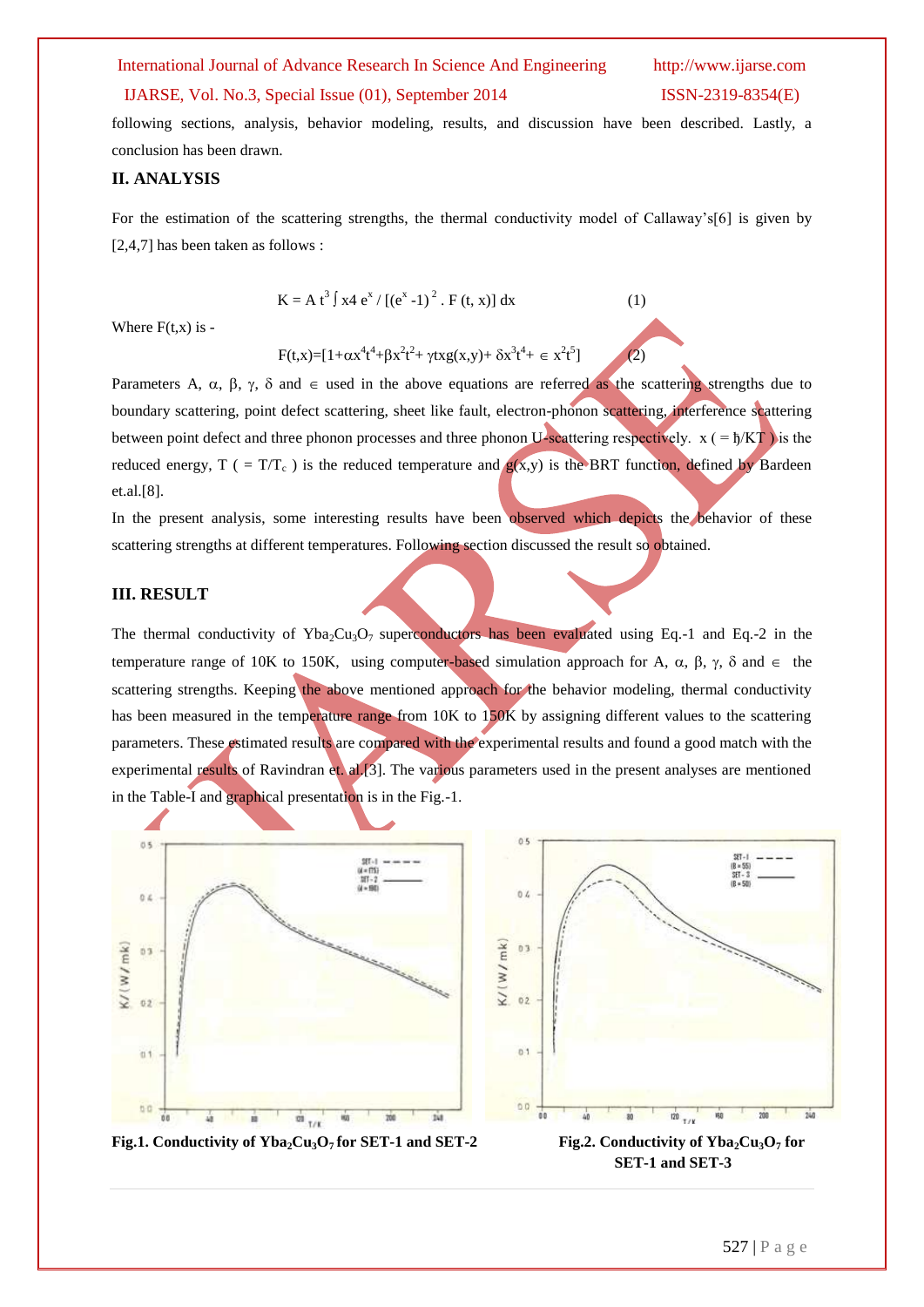# International Journal of Advance Research In Science And Engineering http://www.ijarse.com IJARSE, Vol. No.3, Special Issue (01), September 2014 ISSN-2319-8354(E)

Further, after validating the conductivity up to 150K with the help of experimental results, the model is simulated over different parameters to examine and predicting the behavior at different levels of temperature. Following Table-1 contains four results viz. Reading-A, B, C, and D corresponding to different values of the scattering strengths. Maximum conductivity so obtained is also shown with the conductivity values in the temperature range of 80K to 240K. Simulation approach[9,10] has been applied in generating different responses for three sets of parameters shown in Table 1and their corresponding conductivity values have been tabulated in the Table -2.

|          |                   |    |    | Tuble 1, I arithmeters of Deuthering 110000000 |     |     |  |
|----------|-------------------|----|----|------------------------------------------------|-----|-----|--|
| Sr. No.  | <b>Parameters</b> |    |    |                                                |     |     |  |
|          | A                 | v  | α  |                                                | ∊   |     |  |
| $Set -1$ | 4.0               | 25 | 10 | - ہ                                            |     | 175 |  |
| Set $-2$ | 4.0               | 25 | 10 | 55                                             | .20 | 190 |  |
| Set $-3$ | 4.0               | 25 | 10 | 50                                             | .20 | 175 |  |

**Table-1: Parameters of Scattering Processes**

|        | <b>Table-2: Conductivity of YBCO Superconductor</b> |                                                    |  |
|--------|-----------------------------------------------------|----------------------------------------------------|--|
| Temp/K |                                                     | Conductivity ( $W \text{ cm}^{-1} \text{K}^{-1}$ ) |  |

| Temp/ $K$          | Conductivity $(W \text{ cm}^{\text{-}}K^{\text{-}})$ |              |              |  |  |  |
|--------------------|------------------------------------------------------|--------------|--------------|--|--|--|
|                    | SET-1                                                | <b>SET-2</b> | <b>SET-3</b> |  |  |  |
| 10                 | 1.3878                                               | 1.3785       | 1.4758       |  |  |  |
| 20                 | 2.8622                                               | 2.8111       | 3.0286       |  |  |  |
| 30                 | 3.6971                                               | 3.5980       | 3.8799       |  |  |  |
| 40                 | 4.1194                                               | 3.9818       | 4.2935       |  |  |  |
| 50                 | 4.3121                                               | 4.1471       | 4.4711       |  |  |  |
| $60\blacktriangle$ | 4.3759                                               | 4.1923       | 4.5200       |  |  |  |
| 70                 | 4.3630                                               | 4.1667       | 4.4940       |  |  |  |
| 80                 | 4.3015                                               | 4.0968       | 4.4208       |  |  |  |
| 90                 | 4.2083                                               | 3.9982       | 4.3168       |  |  |  |
| 100                | 4.0946                                               | 3.8814       | 4.1930       |  |  |  |
| 110                | 3.9685                                               | 3.7540       | 4.0572       |  |  |  |
| 120                | 3.8358                                               | 3.6215       | 3.9154       |  |  |  |
| 130                | 3.7006                                               | 3.4877       | 3.7780       |  |  |  |
| 140                | 3.5661                                               | 3.3556       | 3.6299       |  |  |  |
| 150                | 3.4344                                               | 3.2269       | 3.4912       |  |  |  |
| 160                | 3.3067                                               | 3.1029       | 3.3574       |  |  |  |
| 170                | 3.1839                                               | 2.9842       | 3.2292       |  |  |  |
| 180                | 3.0666                                               | 2.8713       | 3.1070       |  |  |  |
| 190                | 2.9550                                               | 2.7641       | 2.9911       |  |  |  |
| 200                | 2.8489                                               | 2.6627       | 2.8813       |  |  |  |
| 210                | 2.7485                                               | 2.5668       | 2.7775       |  |  |  |
| 220                | 2.6534                                               | 2.4763       | 2.6795       |  |  |  |
| 230                | 2.5634                                               | 2.3909       | 2.5870       |  |  |  |
| 240                | 2.4784                                               | 2.3103       | 2.4996       |  |  |  |

In examining the effect of interference and sheet-like fault, the above results have been discussed below.